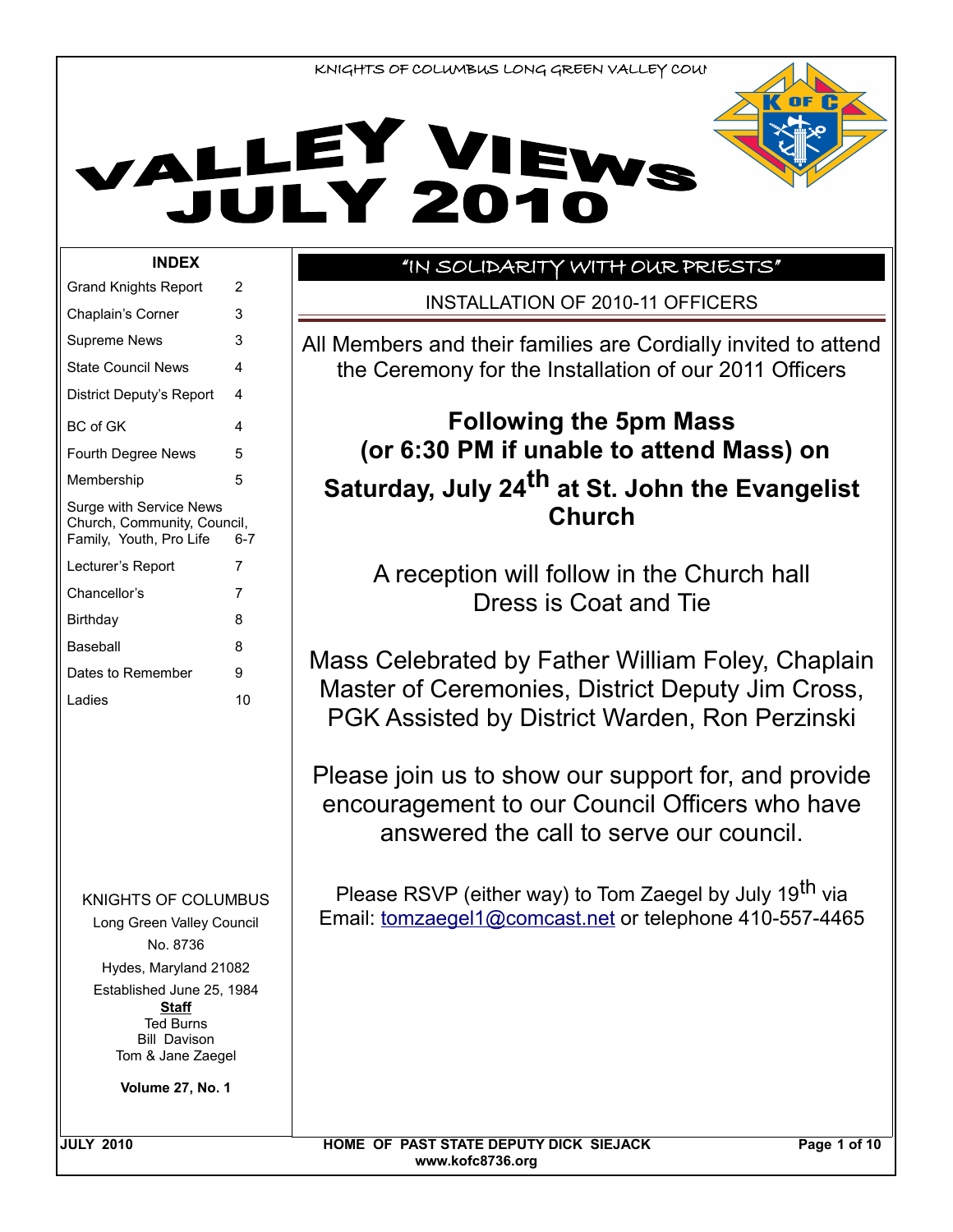## **GRAND KNIGHTS REPORT**

Dear Brothers,

We have just completed a very successful Fraternal year at the Council, District and State Levels. Many thanks to the Officers, Directors and Program Chairmen for answering the call to serve, and by doing so, helping us to achieve the anticipated Star Council recognition. Furthermore, and foremost, we have increased our support and visibility throughout the St. John's Parish and the entire community. We have begun the rejuvenation process and I am grateful to the entire brotherhood for their support in these initiatives. But the challenge goes on!

We are extremely proud of the success of our retiring State Deputy and Council Brother Dick Siejack over his past two years in office. And the tremendous results of the Ultrasound Project so far, and to be continued, will surely be his and our proud legacy. Dick is going to continue to drive this program throughout the State, and we will do our best to support him and all Pro Life / Respect Life initiatives.

Thanks to our retiring District Deputy, Brian O'Connor, for another terrific year in leading our District and achieving Star District again. Brain has been a proactive leader and an inspirational supporter of our council. We wish him the best in his new role as the State Director for Church Programs. We are elated that our incoming State Deputy, Peter Davio, has selected our Council Brother Jim Cross to lead our District 4 group for the next two years as District Deputy. We pledge to do our best to support Jim and the District to continue to receive the honors and recognition as we have recently and in the past.

As we begin our new Fraternal Year, I am currently seeking leaders for the Church Programs, Pro Life Programs, and Lecturer, as well as a leader/coordinator for the Apostleship of the Sea and for the Bull & Oyster Roast activities. I am grateful to Chuck Bogdanowicz for taking over as the Membership Director, and to Josh Pippin for taking the helm for the Youth Programs.

We will conduct our Installation of officers following the 5PM mass on Saturday, July 24<sup>th</sup>, at St. John the Evangelist Church. As always, there will be a reception following the ceremony. I hope all Brothers and their families will strive to attend, show your appreciation, and give your new officers strong encouragement and support for the coming year. Your Leadership Team will be meeting early this month to establish goals, objectives and program plans for the coming year, and these will be shared at our July meeting, on the web, and in the August newsletter.

Thanks again to all for a very successful and outstanding year, and I hope and pray that we will increase the momentum and your enthusiastic support as we all answer the call to serve. God bless you and your families. And let us always remember to stay faithful and be grateful.

Tom Zaegel, GK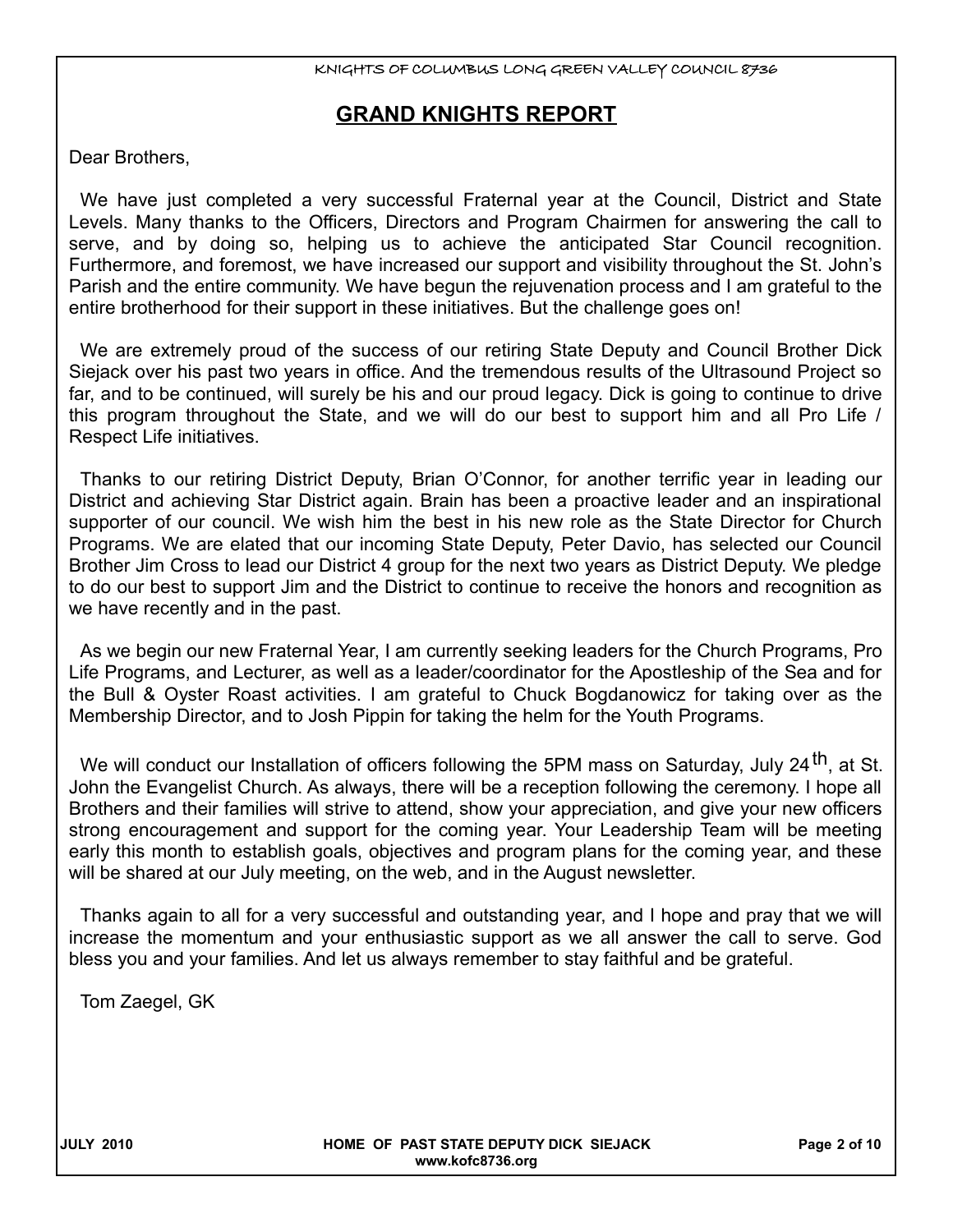#### **CHAPLAIN'S REPORT Fr. Foley 410-592-6206**

Dear Brother Knights,

The very hot month of June is over. It takes its toll. We are always grateful for fans, airconditioners and even the occasional breeze that blows naturally. I think most of us would agree that this June is more acceptable than this past February. At least this year we can say we have lived with two extremes.

And now we begin July with celebrating the birth of our nation--now 234 years old. One of the principles of our order is Patriotism. We are proud to be American citizens as well as Knights of Columbus.

The Supreme Convention will be held at the beginning of next month in Washington, DC. Since it is so close by I would encourage you to consider trying to take a ride down and maybe participate in some or all of the activities. I do know that you need to per-register. The Masses, Meetings and the States Banquet are a wonderful experience.

I look forward to the upcoming Installation of Officers on July 24th. It is my fervent hope that many of our Brothers and their wives will make an effort to attend as a sign of fraternal support.

And finally, my heartfelt well wishes to our Immediate Past State Deputy, Dick Siejack. He served our State Council with dedication and devotion. You deserve a good rest. We look forward to your presence at your home council.

Vivat Jesus, Father Foley, Chaplain Associate State Chaplain

## **SUPREME COUNCIL NEWS**

Knights Donate \$151 Million and 69 Million Service Hours

The Knights of Columbus announced that it set new all-time records for charitable donations and volunteer service hours in 2009.

Supreme Knight Carl A. Anderson released the results of the Catholic fraternal organization's annual survey in a presentation to its board of directors and state leaders, meeting at its international headquarters.

The results of the Knights' annual Survey of Fraternal Activity for the year ending December 31, 2009, indicate that total charitable contributions reached \$151,105,867 – exceeding the previous year's total by more than \$1 million.

The figure includes \$34,627,530 donated by the Supreme Council, and \$116,477,971 in contributions from the organization's state and local affiliates.

The survey also indicated that the quantity of volunteer service hours to charitable causes by Knights grew to 69,251,926 – an increase of 468,291 hours compared to the 2008 total. There were more than 413,000 Knights of Columbus blood donations during the year and, among the most common service programs, Habitat for Humanity received 227,900 K of C volunteer hours.

| <b>JULY 2010</b> |
|------------------|
|------------------|

#### **HOME OF PAST STATE DEPUTY DICK SIEJACK Page 3 of 10 www.kofc8736.org**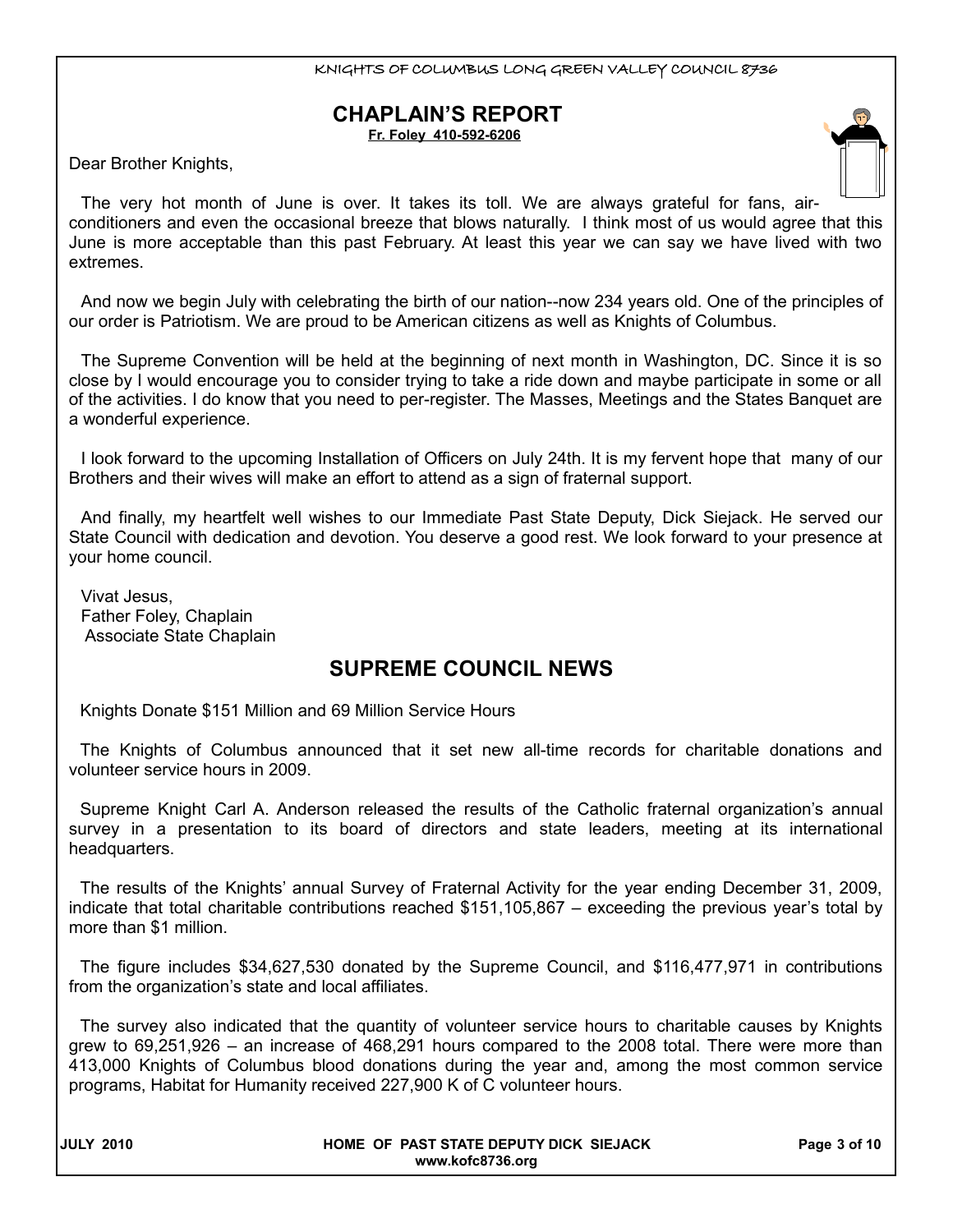Cumulative figures show that during the past decade, the Knights of Columbus has donated more than \$1.367 billion to charity, and provided nearly 640 million hours of volunteer service in support of charitable initiatives.

## **STATE REPORT**

The new Council Year begins with a new team of State Officers. Pete Davio is our new State Deputy. Bill Kuchmas is State Secretary. Steve Adamczyk is State Treasurer. Steve Cohen is State Advocate and Dale Trott is the State Warden. We have already met the new Grand Knights and District Deputies at the various seminars in June and will be attending the Membership and Program seminars in July and August.

There are a number of activities planned for the new council year, beginning with a Bull Riding event in July (J Bar W Ranch, Johnsville), the M&P seminars, the Testimonial dinner for Immediate Past State Deputy Dick Siejack and attending the Supreme Convention in DC.

If you've never been to a Supreme Council convention, this year is a great opportunity because it will be held in Washington August 3<sup>rd</sup> to the 5<sup>th</sup>.

Information about all of these activities and the rest of the year's activities will be given to the Grand Knight and District Deputy and then passed along to you. Please make plans to participate as often as you can.

## **DISTRICT DEPUTY MESSAGE**

 Congratulations are certainly in order for the many accomplishments that Brian O'connor and each of the councils in our district achieved during both of the last two years. Two Star District Awards and many Star Council Awards have been earned. All four councils are assets to their parishes, The Catholic Church as a whole and their communities.

July will be a busy month with the State Installation on July 3 and installations at each council. The Activities Seminar will be held on Monday, July 26 at St Joseph's School in Fullerton. The classroom format should be less distracting for those that attend. But as many Activity Chairmen as possible need to attend. It will be harder for a few council officers to stop by all the discussions. The time spent will pay dividends in even better programs and some new ideas during the council year.

Remember to carry a Form 100 and some Incentive Raffle tickets to use as an ice breaker during July through September this year. There are many men and their families out there that need to know that the Catholic Church is alive and well. They don't need to go through these trying times alone.

Mary, make us always aware… Vivat Jesus, Jim Cross, District Deputy #4

## **Baltimore Chapter of Grand Knights News**

Brothers,

Thank you to all who helped out at our annual spring/summer picnic for the children of Villa Maria, St. Vincent de Paul and the adults of Gallagher Center. We had a nice day with clear skies and sunny weather. The children and adults enjoyed themselves. Your continuing support of the Chapter's annual

**JULY 2010 HOME OF PAST STATE DEPUTY DICK SIEJACK Page 4 of 10 www.kofc8736.org**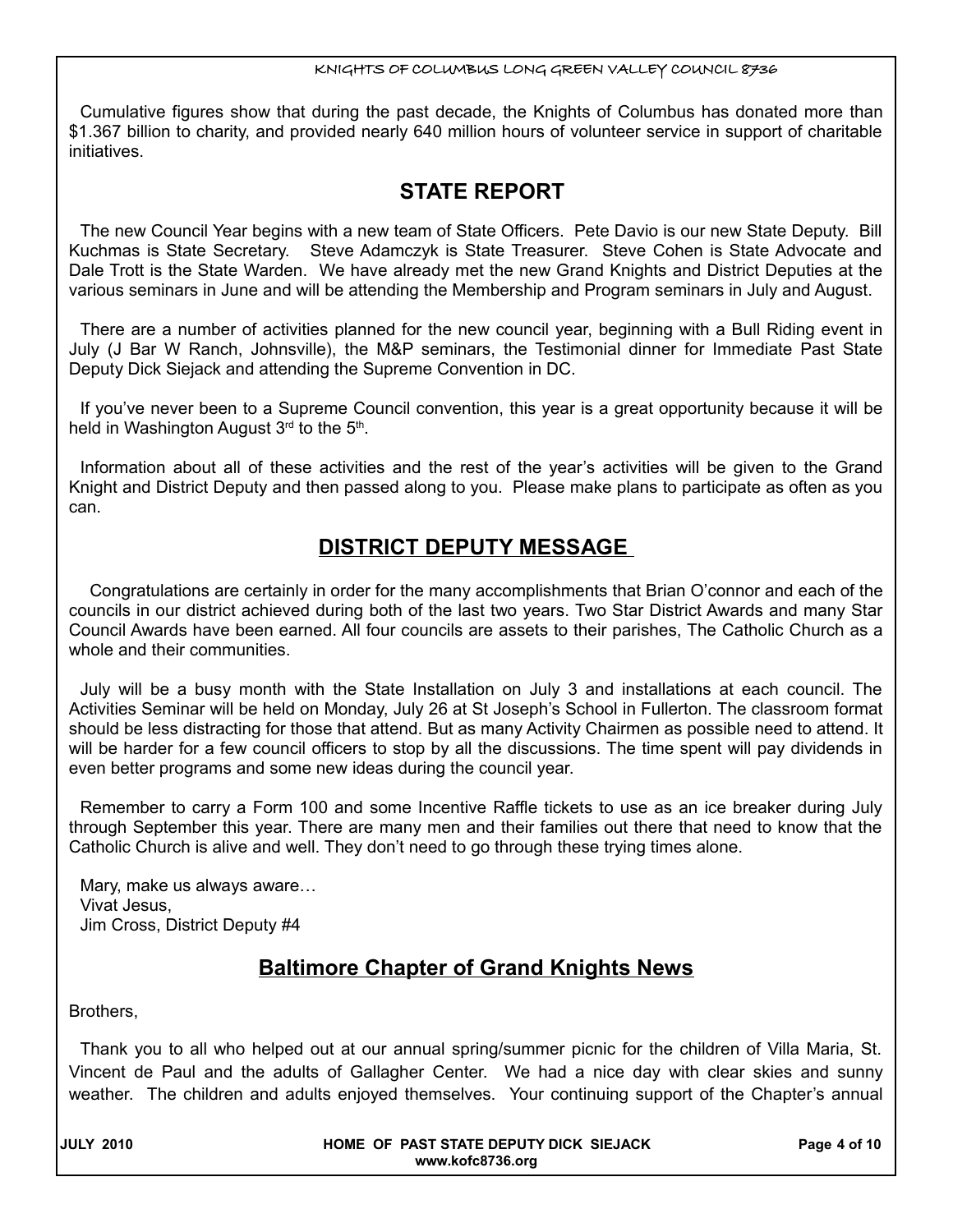charity appeal allows us to hold the picnic and the breakfast with Santa that is coming up in December. Please remember God's children when you receive our appeal letter this fall and thank you for your generosity.

Let me congratulate my fellow Chapter Officers who were elected to new positions on June 10th. Vince Grauso is now our Vice President. Gary Gray is our Secretary. Greg McClain is our Treasurer and Jason McGinley is our Marshal. I am Sam Orlando and I will serve as President.

The chapter will continue to meet every month on the second Thursday at various locations throughout the region. Our next meeting will be on Thursday July 8, 2010 at Notre Dame Council #2901. Our meetings start at 8:00 PM and last approximately 1 hour. The meeting is open to all Grand Knights, Activity Directors and Chairmen, Membership team members and any council members that would like to attend. Our meetings provide an opportunity for you to meet with State Officers and the State Membership and Program Teams. Please make plans to attend the meetings. Our calendar of meetings and events can be found on the Baltimore Chapter Yahoo Group site.

## **FOURTH DEGREE NEWS**

Archbishop John Carroll Assembly 2378; Faithful Navigator Mike Novak



There will be no regular meeting in August. The September meeting on September 16 will be our Crab Feast at Our Lady of Grace Council.

## **MEMBERSHIP DIRECTOR'S REPORT**

**Chuck Bogdanowicz, PGK: 410-592-5913; chuckbog@comcast.net**

We have just finished a great fraternal year. We met all our membership and insurance goals for the year and thanks to your efforts, we qualified for Star Council. We brought in 4 new members in June during our 1<sup>st</sup> Degree Exemplification. These new Knights are: Michael Bathon, John Canoles, Pat Donohue and Dean Manzoni. You may remember Pat Donohue who was a member of the Council until a few years ago and has rejoined us.

Thank you to Jim Schmidt, Sr. for all his efforts these past few years as Membership Director.

We are beginning a new council year with new membership goals and a new Membership Director – Chuck Bogdanowicz. Chuck has been a member of Long Green Valley for approximately a year after having been a member and Past Grand Knight of Dundalk Council.

In Early July we will find out our membership and insurance goals and let everyone know. But don't wait for that information to start recruiting Catholic Gentlemen to the Knights. We presently have 1<sup>st</sup> Degrees scheduled for our 2<sup>nd</sup> meetings in July, September and November in 2010 and January, March and May in 2011. If you need a Form 100, let us know and we'll get you a pile of them. Supreme will happily send them to us and we're just as glad to give them to you.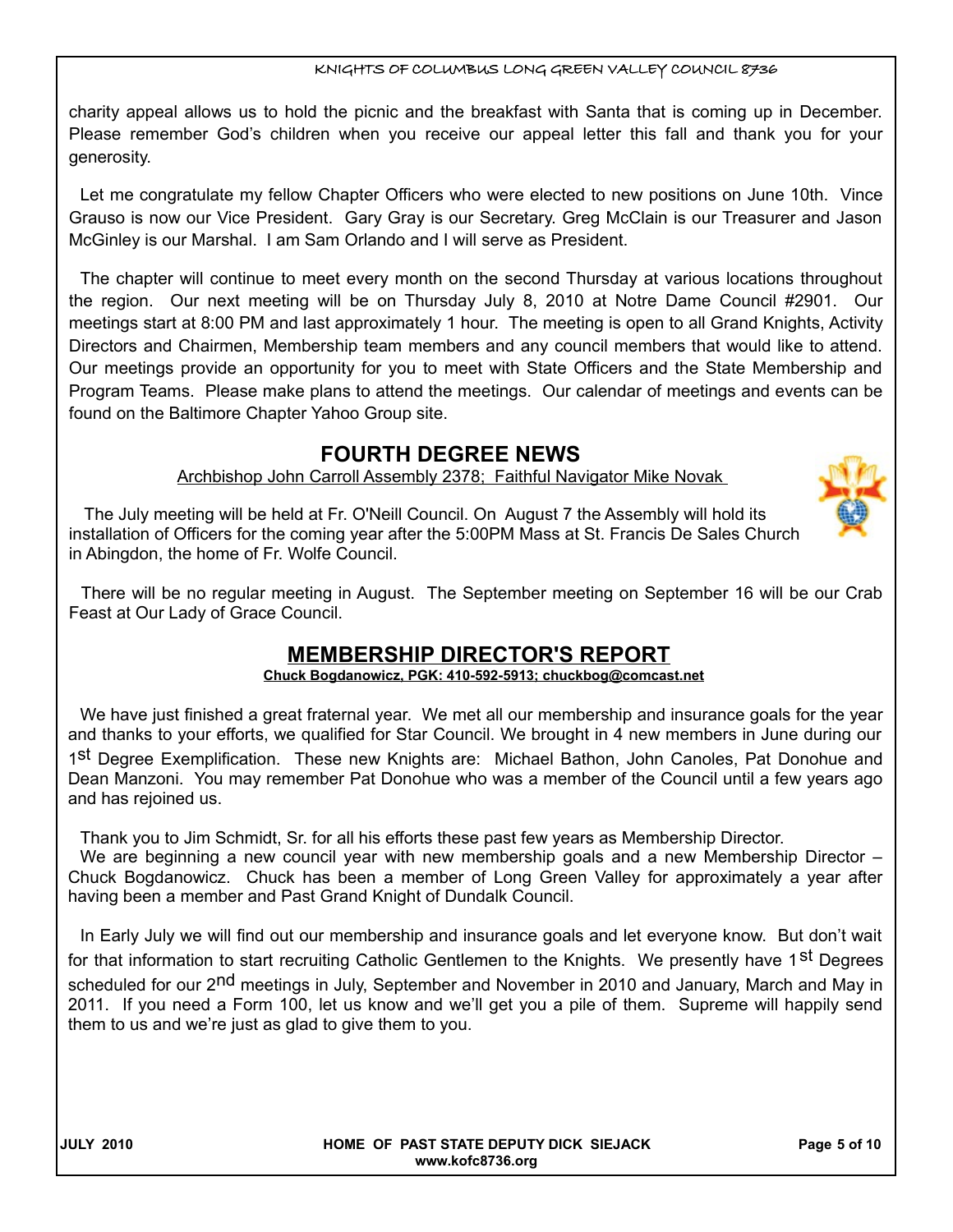#### **PROGRAM DIRECTOR'S REPORT**

#### **Mike Sallese, PGK; 443-852-1442; msallese11@verizon.net**

And now we begin another Fraternal Year. Congratulations to GK Tom Zaegel and all the Council Officers for being willing to take on leadership roles within the Council. Thank you to the Church, Community, Council, Family, Pro-Life and Youth Activity Directors for your willingness to direct the activities of each program area. Thank you to the Activity Chairmen for your willingness as well. We are still looking for chairmen for activities, so if you are asked, please agree to chair one activity this year.

The Maryland State Council will hold its' annual series of Membership and Program Seminars in July & August. Our Council will be assigned to the July 26, 2010 seminar at St. Joseph School in Fullerton. The seminar will begin at 7:30 PM and we should be there by 7:15 PM. All Membership and Activity Directors are invited to attend and activity chairmen can also attend. Please make plans to attend.

## **COMMUNITY ACTIVITIES**

Mike Naumann 410-592-4884 mike.n@pioneernetwork.com

I would like to thank all those who participated in Community Activities in the 2010 fraternal year. Through your hard work the Council received the  $3<sup>rd</sup>$  place certificate for Community Activities among Division B Councils at the annual Maryland State Convention.

I would especially like to acknowledge the project chairman who ran these events and congradulate them for earning the  $3<sup>rd</sup>$  place award:

Ray Dietz for chairing both the Fall and Spring Blood Drives.

PGK Carroll McComas for coordinating the Apple Picking Project.

PGK George Landefeld for coordinating the Tootsie Roll Fundraising Program.

Bob Cyphers for initiating and coordinating the Celebration of Flag Day at Fort McHenry.

John Mayni for chairing another hugely successful Thanksgiving and Christmas Food Project.

All of them are to be thanked for their time and effort. They are the reason why Long Green Valley Council is making a difference in our community.

## **COUNCIL ACTIVITIES**

**Save the Date** Long Green Valley Council Bull Roast In Conjunction with St. John the Evangelist Parish Sat. October 2, 2010 6:30PM (following 5PM Mass) to Midnight In the Church Hall Beef, ham, turkey, salads, dessert Catered by Fast Eddies (SJE Parishioner) Beer, wind, soft drinks, coffee Oysters for sale @ additional cost Comedy Club Entertainment from 9 to 10:30PM by Tom Myers (of SJE Parish) plus 3 Comedians Big Wheels and 50/50 Music for Dancing \$30 per person, \$210 for tables of 8

**HOME OF PAST STATE DEPUTY DICK SIEJACK PAGE 6 of 10 www.kofc8736.org**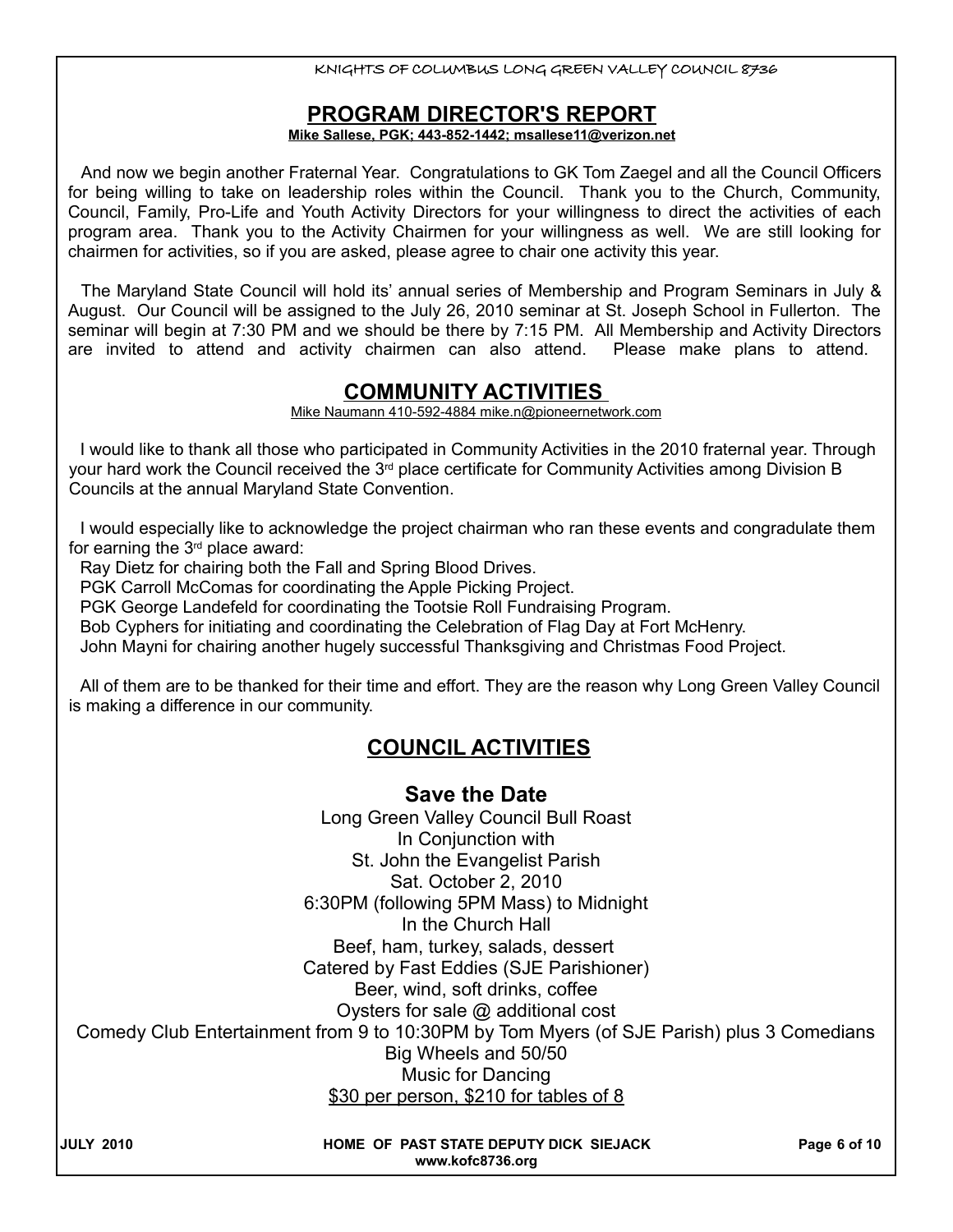## **FAMILY ACTIVITIES**

**Jim Schmidt, Jr. PGK; jmtrn@aol.com** 

Brother Knights,

Once again we will be holding our annual Family Picnic and Council Crab Feast. This year it will be held on August 1,2010 at the 4 H Camp outside of Rock State Park, from Noon until 5PM. Cost is \$20 per person and \$5 for kids age 5-16. Kids under 5 will be free. Come and enjoy a nice day with your fellow knights and their families at the picnic.

Rain or shine. We are in an enclosed pavilion so rainy or sunny weather should not be a problem. There are walking trails and the pool is available for use. Tickets must be paid for by July 27. There will be **NO tickets sold at the door**. Tickets can be ordered by seeing either Jim Schmidt JR or Ron Carr at a meeting (or ball game) or by sending an email to jmtrn@aol.com. we will be providing hamburgers, hot dogs, sausage, drinks and crabs. We do ask that you might consider bringing either a dessert or side dish to the picnic. If possible let us know what type of item you would be able to bring when you order the tickets. There will only be 110 tickets sold, get yours before we run out of tickets.

## **LECTURER'S REPORT**

 **Joe Wenderoth, (410) 491-5918, email lecturer@kofc8736.org**

The June Lecturer program was relinquished to a First Degree exemplification for the social meeting on the second Tuesday. The business meeting replaced the social meeting in June on the  $4<sup>th</sup>$  Tuesday.

Since I will no longer be the Lecturer for the 2010-2011 Council Year I have accumulated programs for consideration by my successor. Thanks to all of you who expressed interest in the past Lecturer presentation, including the monthly puzzle.

Last month's puzzle answer to the *It's Elementary* question is "Sick Bay formed from the word basic". I asked you to "Think of a two syllable word that means "elementary". Reverse the two syllables phonetically and get a common two-word phrase meaning "a hospital on board a ship." The puzzle winner was again John Mayni.

## **CHANCELLOR'S REPORT**

#### **Bob McGraw, Work 410-887-1828, Cell/Text 443-299-7732, E-mail rsmcgraw@verizon.net**

#### **Feel free to contact me if you know of any brother or family member that is in need of prayers.**

Please continue to pray for the following:

#### **Brothers:**

Pop Stritzinger John Robinson

#### **Relations:**

Mary Renshaw, Wife of Brother Robert Renshaw Gertrude Gibson, Mother of Brother Sam Gibson Stanley Gibson, Brother of Brother Sam Gibson Kathy Gutberlet, Wife of Brother Matt Gutberlet Tim Lince, Brother-in-Law of Brother Thomas Rowan Doris Duncan, Mother in Law of Brother Thomas Rowan Tory Robinson, Wife of Brother John Robinson Jane Sallese, Wife of Brother Mike Sallese William Schmidt Jr., Brother of Jim Schmidt Becky Sinton, Daughter of Brother Charles Elbert Carol Messenger, Wife of Brother Gene Messenger Mary Weber, Wife of Brother Paul Weber Carolyn Thuman, Wife of Brother George Thuman

| ່ 2010<br>JULY |
|----------------|
|----------------|

**HOME OF PAST STATE DEPUTY DICK SIEJACK PAGE 7 of 10 www.kofc8736.org**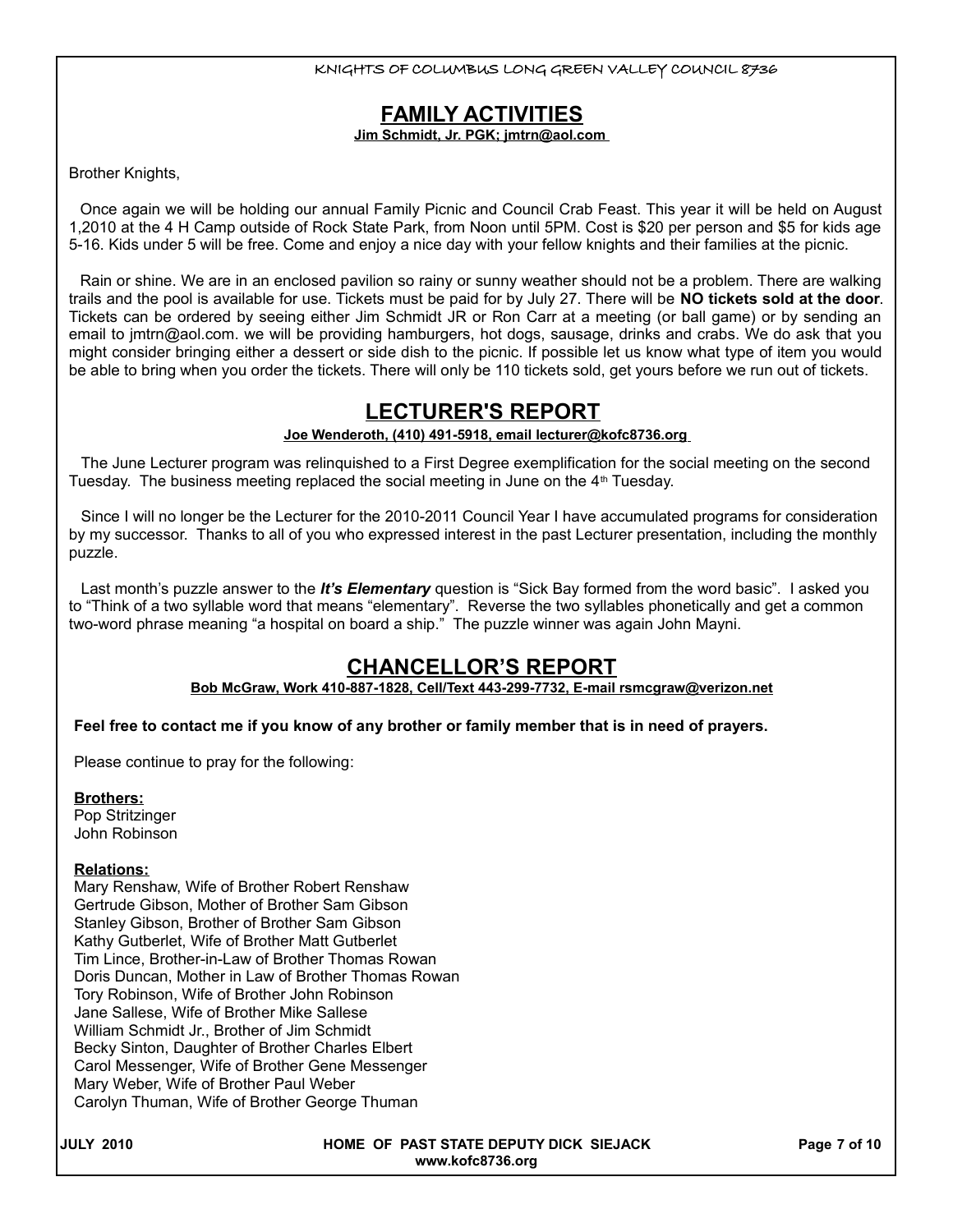#### **Deceased**

Doris McCann, Wife of Deceased Brother Sam McCann John Scheno, Son of Deceased Brother Jim Scheno

*NOTE: We have no system of routinely identifying those people whose health has improved to the point that they no longer need to be on the prayer list. Consequently, at the end of each quarter, we will delete all names that have been on the list for three or more months. Anyone with a request should contact the Chancellor, Bob McGraw, at either of the above addresses and they will be listed/reinstated on the prayer list.*

## **JULY BIRTHDAYS**

| 2  | <b>Bob Renshaw</b>   |    |
|----|----------------------|----|
| 5  | Alan Woodman         | 5  |
| 6  | Mark Ewing           | 8  |
| 9  | <b>Buddy Johnson</b> | 10 |
| 16 | Ed Pfister           | 18 |
| 19 | Paul Oliphant        | 20 |
| 24 | Tom Wagner           | 26 |
| 27 | <b>Bill Seibert</b>  | 31 |
|    |                      |    |

#### **BASEBALL GAMES Bob Renshaw 410 592 8406**

Many thanks to the brothers who worked the game on June 11. The presence of new faces was refreshing and with your help we all had an easier time than we had the earlier three games. I also thank brothers Bill Davison, Bob Dee, Larry Flynn and Ed Gibbons who are making calls to schedule volunteers. Please be considerate and respond to their calls and messages, even if you can not work that particular game.

Volunteers no longer need to be TIPS trained if they are not going to be handling alcohol. This opens up opportunities to many members who may not have worked for several years. Since we hope to have many new and returning volunteers, I will review some of the baseball policies.

The dress code requires black pants**.** Shorts have been authorized as long as they are black. If the weather is cold enough that you will need long sleeves, the shirt must also be black. ARAMARK provides us with a shirt so the quality of the black shirt is not an issue.

The **parking lot** has been changed to **Lot H**. This lot is under the Interstate and behind Ravens Stadium. The cost for employees is still \$2.00 and there will be a shuttle bus to Camden Yards.

If possible, we need all workers at least one hour before the gates open. Since the gates open one and a half hours prior to the game time, we need workers two and a half hours before the start of the game, if you can. If you are going to be late, let me know and I will note it on the list.

Please review the remaining schedule and choose the games that you can work. If you have not signed up at a meeting or been called by one of the callers, contact me, Bob Renshaw at 410-592-8406 or Jim Schmidt at 410-592- 8891. You can email me at baltobob@comcast.net.

07/16/2010 7:05 PM Fri Toronto 07/23/2010 7:05 PM Fri Twins 08/06/2010 7:05 PM Fri Chicago 08/20/2010 7:05 PM Fri Rangers 09/02/2010 7:05 PM Thur Red Sox 09/17/2010 7:05 PM Fri New York 10/01/2010 7:05 PM Fri Tigers

**JULY 2010 HOME OF PAST STATE DEPUTY DICK SIEJACK Page 8 of 10 www.kofc8736.org**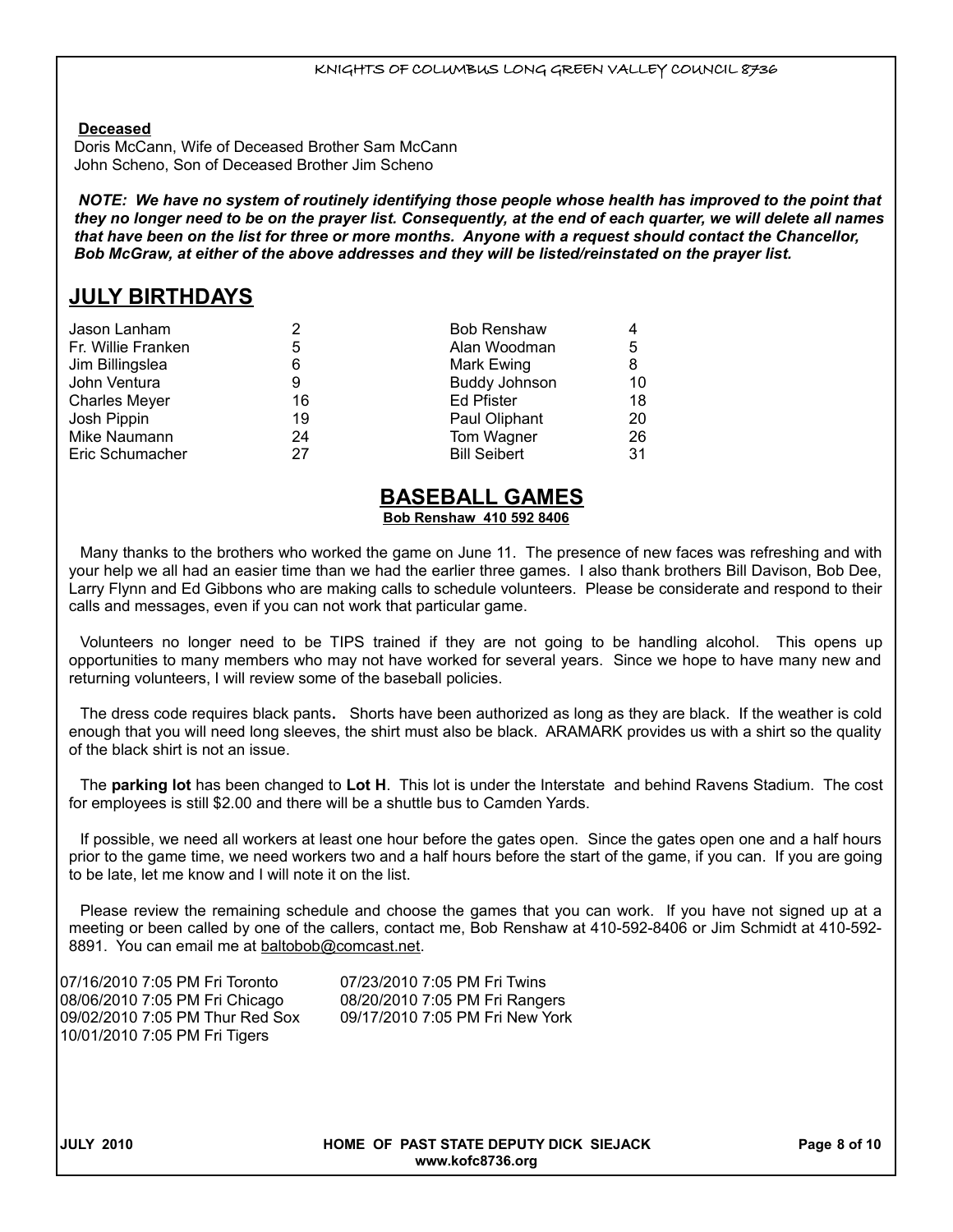## **DATES TO REMEMBER**

| <b>DATE</b> | <b>DAY</b> | TIME    | <b>ACTIVITY</b>                                                   | <b>LOCATION</b>        |
|-------------|------------|---------|-------------------------------------------------------------------|------------------------|
| 01          | Thurs.     | 7:00 PM | <b>JULY</b><br><b>Officers Meeting Changed to June 28</b>         |                        |
| 04          | Sun.       |         | Fourth of July                                                    |                        |
| 08          | Thurs.     |         | Program Chairman Meeting                                          | <b>Council Home</b>    |
| 08          | Thurs.     | 8:00 PM | <b>BCGK Meeting</b>                                               | Notre Dame Council     |
| 13          | Tues.      | 8:00 PM | <b>Business Meeting</b>                                           | <b>Council Home</b>    |
| 15          | Thurs.     | 8:00 PM | <b>ABJC Meeting</b>                                               | Fr. ONeil Council      |
| 16          | Fri.       | 7:05 PM | Baseball game-Blue Jays                                           | Camden yards           |
| 22          | Thurs.     | 7:00 PM | <b>Officers Installation Rehearsal</b>                            | St. Johns Church       |
| 23          | Fri.       | 7:05 PM | <b>Baseball game-Twins</b>                                        | Camden yards           |
| 24          | Sat.       | 6:30 PM | <b>Officers Installation</b>                                      | St. Johns Church       |
| 26          | Mon.       | 7:30 PM | Programs Seminar & Membership                                     | St. Joseph's Fullerton |
| 27          | Tues.      | 8:00 PM | <b>Council Social Meeting</b><br>And First Degree Exemplification | <b>Council Home</b>    |

#### **AUGUST**

| 01    | Sun.        | Noon    | <b>Council Picnic</b>                            | Rocks State park        |
|-------|-------------|---------|--------------------------------------------------|-------------------------|
| 03/05 | Tues/Thurs. |         | <b>Supreme Convention</b>                        | Washington, DC          |
| 05    | Thurs.      | 7:00 PM | <b>Officers Meeting</b>                          | <b>Council Home</b>     |
| 06    | Fri.        | 7:05 PM | <b>Baseball Game-Chicago</b>                     | Camden Yards            |
| 07    | Sat.        | 5:00 PM | Fourth Degree Installation                       | Fr. Wolfe Council       |
| 10    | Tues.       | 8:00 PM | <b>Business Meeting</b>                          | <b>Council Home</b>     |
| 12    | Thurs.      | 8:00 PM | <b>BCGK Meeting</b>                              | St. Johns Church Hall   |
| 16    | Mon.        |         | <b>First Degree Exemplification</b>              | Fr. M. Wolfe Council    |
| 17    | Thurs.      |         | NO ABJC MEETING THIS MONTH                       |                         |
| -20   | Fri.        | 7:05 PM | <b>Baseball Game-Rangers</b>                     | Camden Yards            |
| -21   | Sat.        |         | <b>Testimonial for State Deputy Dick Seijack</b> | <b>Columbus Gradens</b> |
| 24    | Tues.       | 8:00 PM | Social Meeting                                   | <b>Council Home</b>     |
| 30    | Sun.        |         | <b>Fifth Sunday</b>                              |                         |